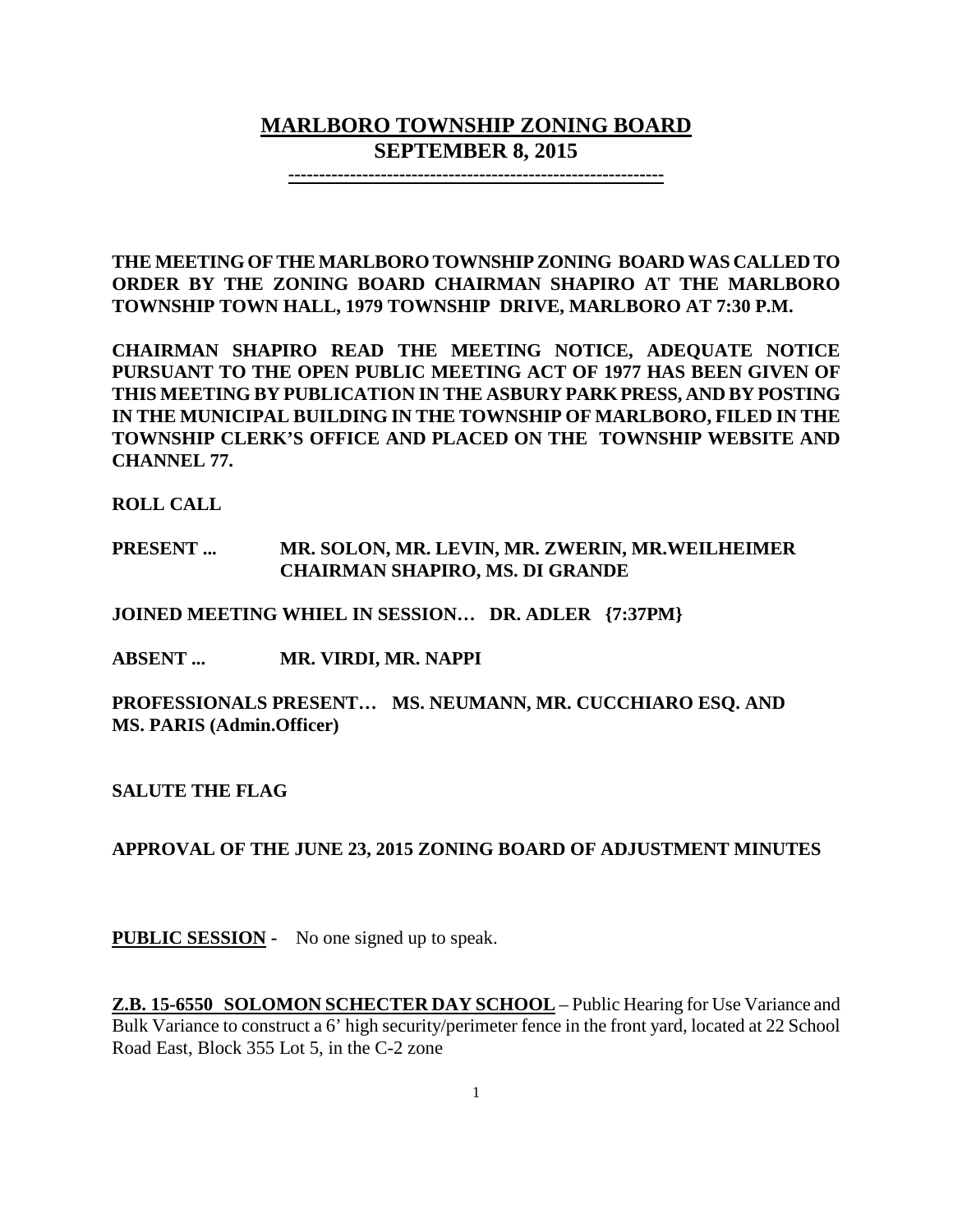### *Mr. Solon recused himself from this application.*

Donte Alfieri Esq. was sworn in and introduces the application to the board.

Ms. Yoti Yarhi was sworn in and gave testimony. Ms. Yarhi stated that she is the head of the Solomon Schecter Day School. The school is looking to secure the property and was in receipt of a Government grant to install a security fence.

Richard Difolco P.E., P.P. was sworn in and gave testimony. Mr. Cucchiaro asked Mr. Difolco the height of the fence, Mr. Difolco responded 6 foot high. Mr. Cucchiaro asked what material the fence was constructed of, Mr. Difolco responded aluminum, similar to Jarith pool type fence. Mr. Difolco submitted color photo of the fence, it was marked A-19.

Chairman Shapiro asked the board members if they had any questions. Mr. Levin asked if it was a security fence. Mr. Difolco responded yes. Ms. Yarhi stated that the purpose of the fence is to deter intruders.

## **PUBLIC - No one from the public spoke**

**Kathleen Li – 300 Mansley Ct. Freehold** (Her family owns the property across the street from the applicant. 15 School Road East) Ms. Li has concerns with the close proximity of the fence to the road.

Mr. Difolco stated that the fence is setback 25 feet & 35 feet off the pavement.

Mr. Levin asked if the buses will be buzzed in the gates or will the gate already be open for their arrival and departure. Ms. Yarhi stated that they have a set schedule for the gates to be open during arrival and dismissal times. Dr. Adler asked if the applicant will have proper queuing of vehicles in the middle of the day. Ms. Neumann confirmed that the applicant's plan shows adequate queuing for cars at the gate.

## **PUBLIC - No one from the public spoke**

#### *In workshop*

Offered: Chairman Shapiro

Second: Ms. DiGrande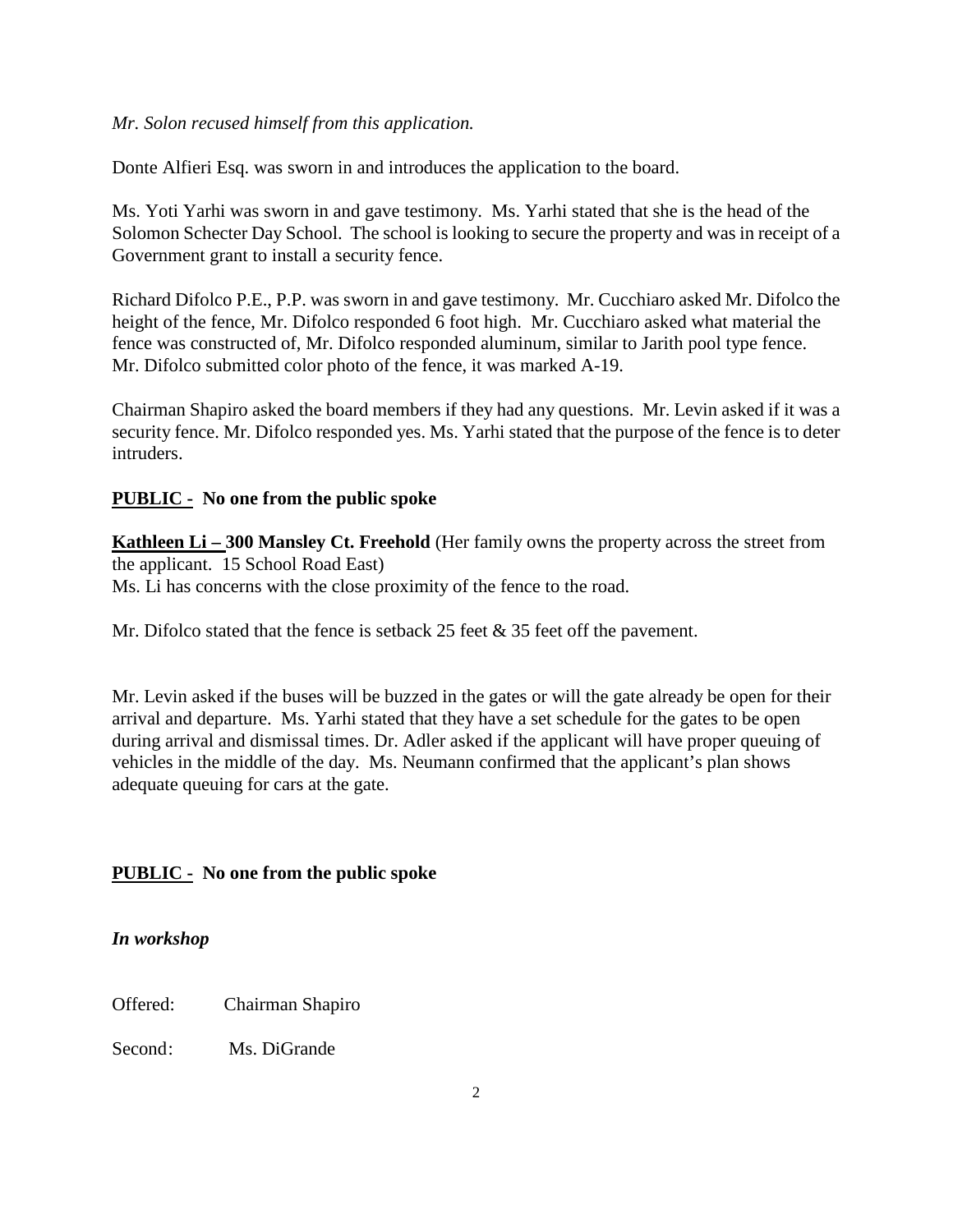Mr. Zwerin needed more information. Mr. Levin has no issue with the application. Mr. Weilheimer is in favor of the application. Ms. DiGrande she's in favor as long as the applicant follows the Fire Sub-Code Officials recommendations. Dr. Adler has no issues with the application. Chairman Shapiro said he in favor of the application.

#### *Out of Workshop*

| Offered: | Chairman Shapiro |  |
|----------|------------------|--|
|----------|------------------|--|

Second: Ms. DiGrande

Mr. Levin asked if the children play in front of the school. Ms. Yarhi stated that the children have a play area in the back of the property.

#### *A motion in the affirmative*

| Offered: | Chairman Shapiro | Ayes: | 6 (Mr. Solon, Mr. Levin, Mr. Zwerin,<br>Mr. Weilheimer, Chairman Shapiro,<br>Ms. DiGrande, Dr. Adler) |
|----------|------------------|-------|-------------------------------------------------------------------------------------------------------|
| Second:  | Dr. Adler        | Nays: | Absent: 2 Mr. Verdi, Mr. Nappi<br>$\Omega$<br>Abstained: 1 Mr. Solon                                  |

**Z.B 15-6548 VLADIMIR CHERTOG** - Public Hearing for Bulk Variance to construct an inground pool and patio and to keep shed in existing location, exceeding permitted lot coverage, insufficient side yard setback, and insufficient distance between structures, located at 24 Amagansett Drive, Block 193 Lot 9, in the R-20 zone.

*Mr. Weilheimer recused himself from this application.*

*Mr. Solon rejoined the board (7:54pm)*

Mr. Chertog was sworn in and gave testimony. Mr. Chertog stated that the property was over lot coverage and shed was existing when he purchased the house. He was informed of the issues on the property when he submitted permit application for the in-ground swimming pool.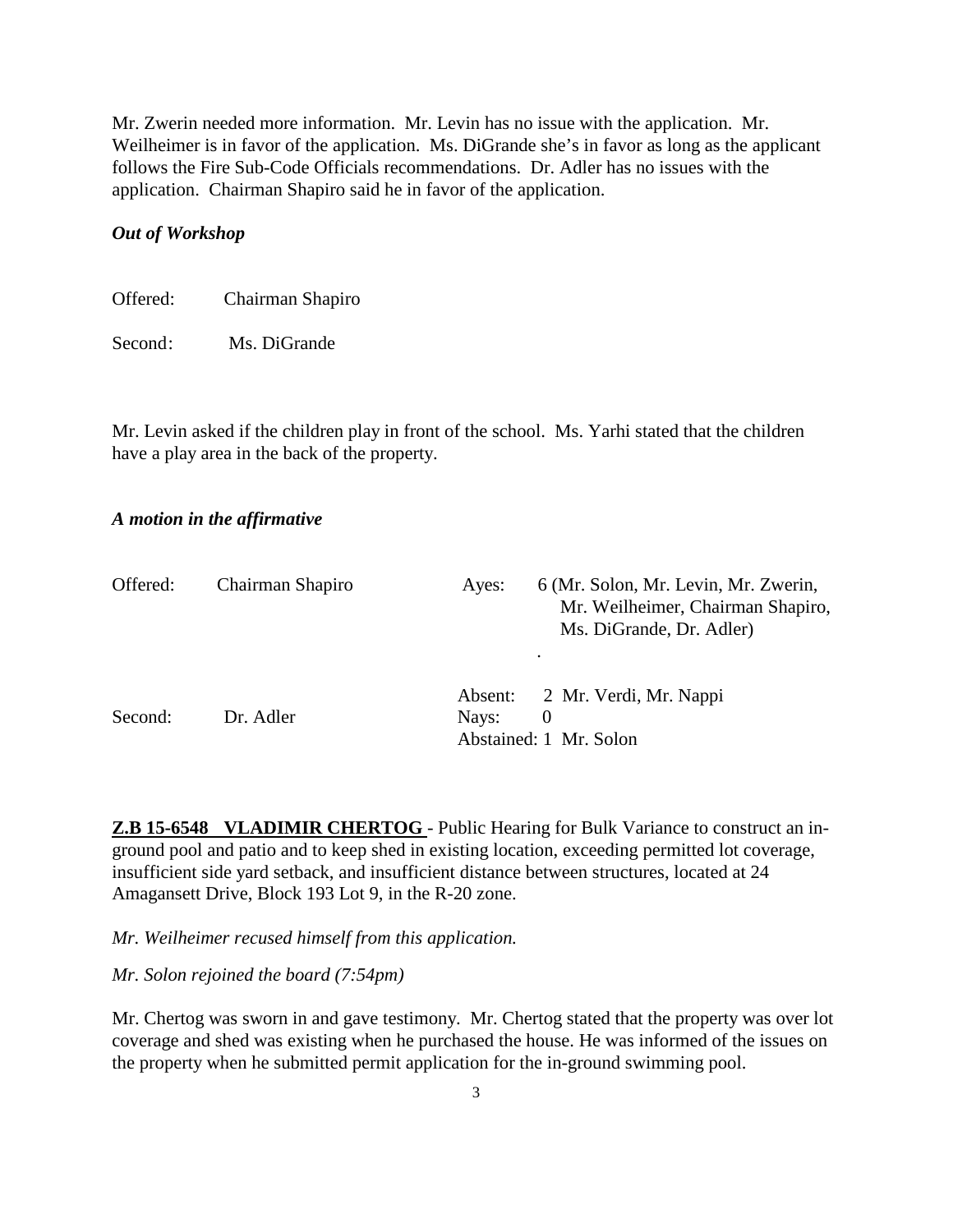Chairman Shapiro asked Mr. Chertog what he stores in the shed. Mr. Chertog stated that he keep his snow blower, equipment and kids toys in the shed. Mr. Zwerin asked the height of the shed. Mr. Chertog stated that the shed is 7 feet high. Ms. Neumann asked if any tree removal would be required, Mr. Chertog said no. Ms. Neumann said that the board normally looks for drainage. The board may request a drywell. Mr. Levin asked if the shed was attached to a foundation. Mr. Chertog stated that the shed is on a concrete slab. Chairman Shapiro asked if the shed could be moved to the rear of the property. Mr. Levin pointed out that the shed is in such close proximity to the home, he has concerns with it being a fire hazard. Mr. Solon asked if the shed was attached to the slab, Mr. Chertog stated that it is attached. Dr. Adler asked Ms. Neumann if the shed being too close to the house, or the property line is more the issue. Ms. Neumann stated that both would require relief. Chairman Shapiro recommended that this application be carried to give the applicant an opportunity to revise his plan or provide proof that the shed was built before 1990.

*Application to be carried to October 13, 2015 with no further notice to property owners.* 

**Z.B. 15-6544 TUNIT** – Continued Public Hearing for Bulk Variance for existing non-conformities and for structures built without permits in a residential zone, located at 30 Boundary Road, Block 214 Lot 31, in the LC zone

#### *Mr. Solon recused himself from this application*

Armen McOmber, Esq. was sworn in and gave testimony. Mr. McOmber explained that the Applicant originally sought to retain retaining walls in both the front and backyard areas. The Applicant, however, now agreed to completely remove the retaining wall in the backyard area. He also conceded that the front yard retaining wall encroached over the property line into the right of way. He agreed that the Applicant would have to obtain property rights from the Township Council to permit the location.

Marc Leber, PE was sworn in and gave testimony. Mr. Leber confirmed the revised request. He also stated that the front retaining wall help to stabilize the driveway and was necessary. In response to previous comments, the Applicant has revised the plans to include the removal of the wall that was located at the southwest property corner. In addition, grading information has been provided along the existing walls located on each side of the driveway.

Ms. Neumann agreed that the walls need to remain along the side of the driveway. The 8x12 shed will need to relocated as shown on the revised plan.

#### **PUBLIC - No one from the public spoke**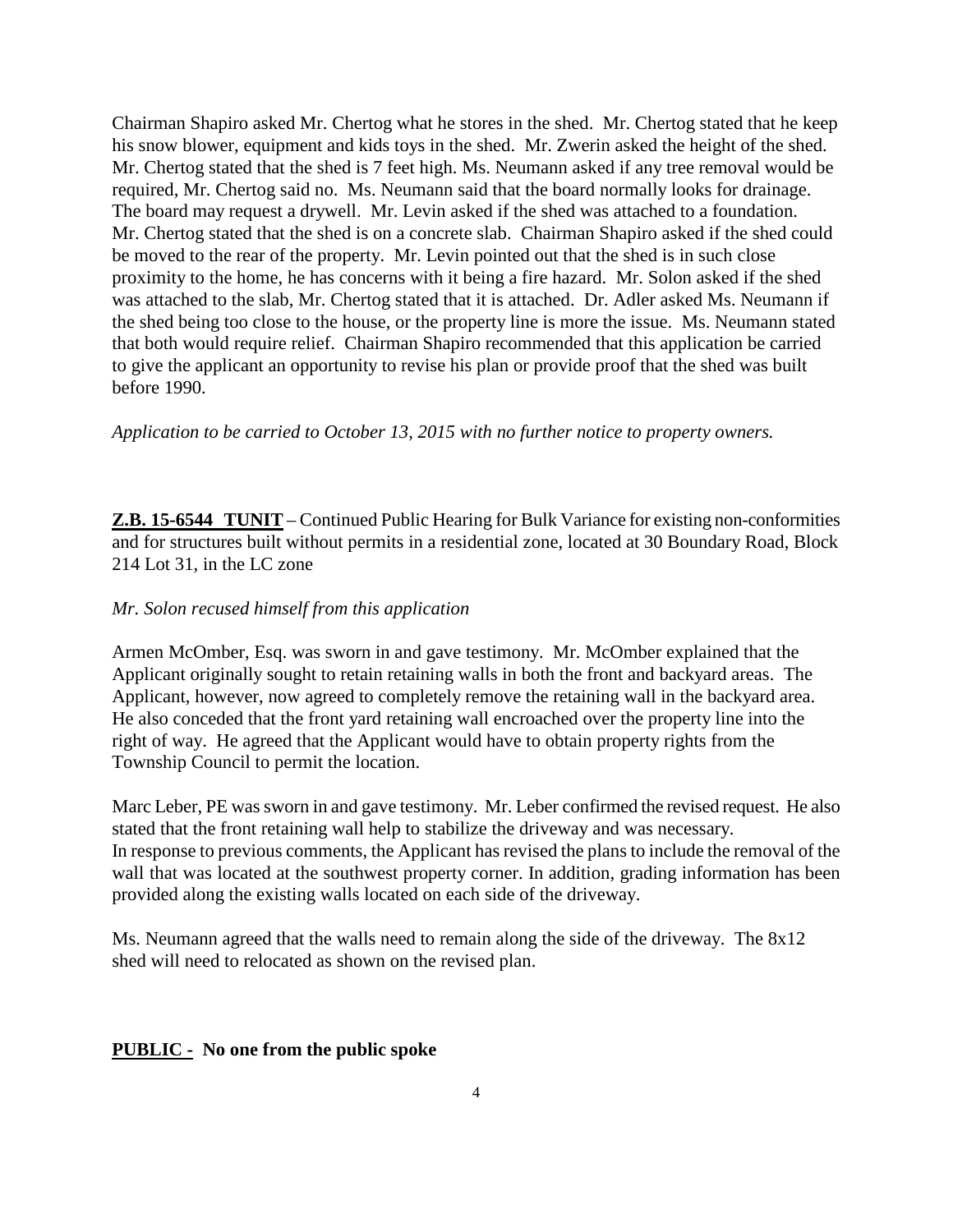## *In workshop*

Offered: Chairman Shapiro

Second: Mr. Zwerin

Dr. Adler is in favor of the revisions. Ms. DiGrande has no issues with the application. Mr. Zwerin is also in favor of the application. Mr. Levin in favor of the application.

## *Out of Workshop*

Offered: Chairman Shapiro

Second: Mr. Levin

Chairman Shapiro said he is also in favor of the application with the proposed revisions.

## *A motion in the affirmative*

| Offered: | Chairman Shapiro | Ayes:            | 5 (Mr. Levin, Mr. Zwerin,<br>Chairman Shapiro,<br>Ms. DiGrande, Dr. Adler) |
|----------|------------------|------------------|----------------------------------------------------------------------------|
| Second:  | Ms. DiGrande     | Absent:<br>Nays: | 2 (Mr. Verdi, Mr. Nappi)<br>Abstained: 2 (Mr. Solon, Mr. Weilheimer)       |